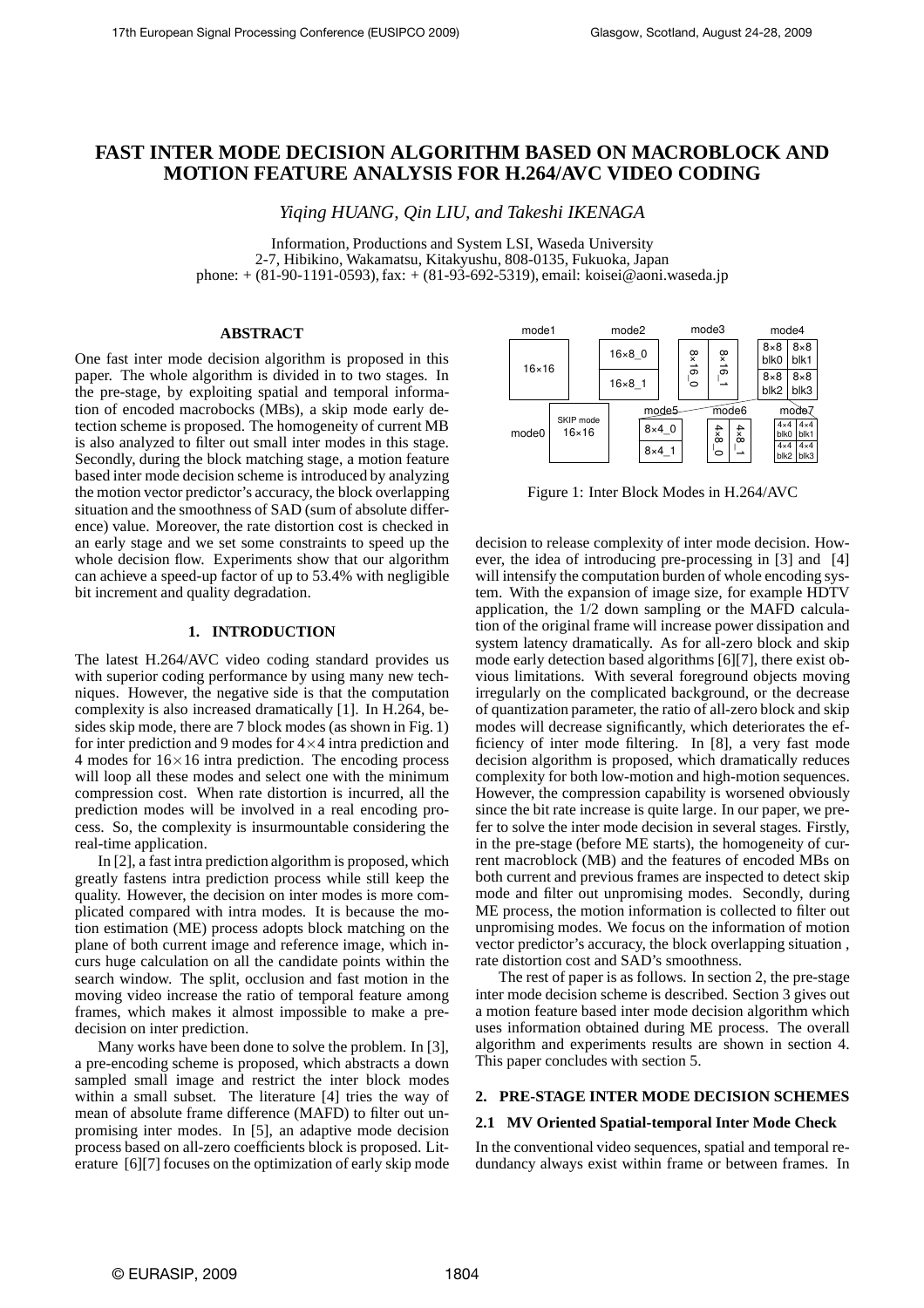this paper, we proposes a spatial-temporal skip mode early detection scheme which is applied before encoding process (named pre-stage scheme).

Since the encoding process is executed in a raster scan order, the only spatial information we can use is from the encoded MBs. Therefore, as shown in Fig.2(a), the upper-left MB (UL.MB), left MB (L.MB) and upper MB (U.MB) of current MB (Cur.MB) are used for mode check. However, because only three MBs provide the mode information, the efficiency and correctness are quite limited. Therefore, the temporal information is also added. Besides co-located MB (Co.MB), there are 8 MBs around Co.MB in the previous frame and we classify all these MBs into three categories, as shown in Eq.1 to Eq.3. The Co.MB is the only element in the C0 category. The left-up (LU.MB), right-up (RU.MB), bottom-left (BL.MB) and bottom-right (BR.MB) MBs are ascribed to C1 category. As for C2 category, it includes four MBs in cross direction such as U.MB, L.MB, right MB (R.MB) and bottom MB (B.MB) around Co.MB. Our temporal mode check algorithm only depends on the dominant category of C1 and C2. Obeying the rule that the motion is continuous in the succeeding frames, we use the motion vector (MV) of MBs in C1 and C2 to decide dominant category. As shown in Eq.4 to Eq.6, we calculate the delta MV between C1 and C0 (∆*MV*(*C*1,*C*0)) based on the accumulation of absolute MV difference in x  $(\Delta MV_x(C1, C0))$  and y (∆*MVy*(*C*1,*C*0)) direction. The delta MV between C2 and C0 is calculated based on the same principle. As shown in Eq.7, the category with minimum MV difference will be chosen as candidate category. The pseudo codes of our spatialtemporal algorithm is shown in Fig.3(a). It mean that before ME, we apply mode check based on spatial and temporal information. The MV difference is used as a criterion to select candidate category (C') for temporal mode check. If all the modes of MBs in spatial (LU.MB, U.MB and L.MB in Fig. 2(a)) and temporal category (C' and C0) are skip modes (*mode*0), *mode*0 is selected as best inter mode. Otherwise, full modes of H.264/AVC are enabled.

$$
C0 \in \{Co.MB\} \tag{1}
$$

 $C1 \in \{LU.MB, RU.MB, BL.MB, BR.MB\}$  (2)

$$
C2 \in \{U.MB, L.MB, R.MB, B.MB\} \tag{3}
$$

$$
\Delta MV(C1, C0) = \Delta MV_x(C1, C0) + \Delta MV_y(C1, C0) \tag{4}
$$

$$
\Delta MV_x(C1,C0) = \Sigma|C1\{MV_x\} - C0\{MV_x\}| \tag{5}
$$

$$
\Delta MV_{y}(C1, C0) = \Sigma |C1\{MV_{y}\} - C0\{MV_{y}\}| \tag{6}
$$

$$
\begin{cases} \Delta MV(C1, C0) < \Delta MV(C2, C0), \quad C1 \text{ is dominant} \\ \Delta MV(C2, C0) < \Delta MV(C1, C0), \quad C2 \text{ is dominant} \end{cases} \tag{7}
$$

#### **2.2 Edge Gradient Based Inter Mode Filtering**

The edge detection is another useful technique in both image processing and pattern recognition field. In [2], it uses Sobel edge operator to obtain candidate Intra modes. In fact, the same method can also be extended into inter mode filtering. Fig. 4 demonstrates the mode distribution among different sequences and Fig. 5 is the corresponding edge gradient histogram of each frame. Sobel operator is used to get the gradient of each frame. It is shown that the gradient distribution between mobile qcif and container qcif is quite big, which is



Figure 2: Spatial-temporal Skip Mode Check

| Spatial MB mode check<br>Loop MBs in C1 category<br>Calculate delta MV (C1, C0)<br>End Loop                          | Loop blk8x8 i of current MB, $i = [0, 3]$<br>Edge gradient analysis of blk8x8 i |
|----------------------------------------------------------------------------------------------------------------------|---------------------------------------------------------------------------------|
| Loop MBs in C2 category<br>Calculate delta MV (C2, C0)<br>End Loop<br>Decide temporal category $(C' + CO)$           | If homogenous blk8x8 i<br>Discard 8x4, 4x8, 4x4 modes<br>End Loop               |
| If MBs in Spatial and Temporal category<br>are all mode0<br>Only mode0 for Cur.MB<br>Else<br>Full modes of H.264/AVC | If all blk8x8 i are all homogenous<br>Disable 8x8 inter modes                   |

(a) Spatial-temporal Skip Mode Check (b) Edge Based Inter Mode Filtering

Figure 3: Pseudo Codes of Pre-Stage Inter Mode Decision

in accordance with subjective observation. For mode distribution, the proportion of mode above  $8\times 8$  in container qcif is much more than that of mobile qcif. The situations of tempete qcif and grandma qcif are similar, where grandma qcif is more favorable to big inter modes. So, the decrease of gradient in image will increase the possibility of big inter modes in the final mode decision stage.

To be compatible with H.264/AVC encoding flow, we apply Sobel edge detection based inter mode filtering on the MB level. Specifically, before block matching process, we analyze current MB and obtain the edge gradient of each pixel based on Eq. 8 to Eq. 10, where  $P(m, n)$  is the pixel value on coordinate  $(m, n)$  of current MB. The  $G_x$  and  $G_y$ are the gradients in horizontal and vertical direction respectively. We simply sum up these two gradient to get  $G(m, n)$ as gradient of  $P(m, n)$ .

In the H.264/AVC standard, the block matching is executed from *mode*1 to *mode*7 sequentially. Based on this mechanism, we set a threshold on each of the four  $8\times8$ block (blk $8x8.0$  to blk $8x8.3$ ) within current MB. As shown in Eq. 11, if the gradient of every pixels within one  $8\times 8$  block (blk $8x8$  i, i∈0,1,2,3) is within a predefined threshold, this  $8\times8$  block is regarded as homogeneous (homo) sub-block. Otherwise, it is an edge  $8\times 8$  block. The edge based inter mode filtering algorithm is shown in Fig.3(b). For homogenous 8×8 block, small inter modes (*mode*5 to *mode*7) are removed before ME process. If all the four 8×8 blocks are homogenous ones, even the *mode*4 inter mode is filtered.

As for the threshold setting, it is always a trade-off between quality and complexity. The prediction error *e* in block matching process can be assumed as a jointly Gaussian source with zero mean and variance  $\sigma^2$ . According to [9], the distortion of quantization *D* is approximated as  $QP^2/3$ , where QP is the quantization parameter. So, the rate distortion function [10]  $\bar{R}(D)$  can be represented as Eq. 12. It means that when D is bigger than  $\sigma^2$ , the related rate distortion approaches to zero. This conclusion is in accor-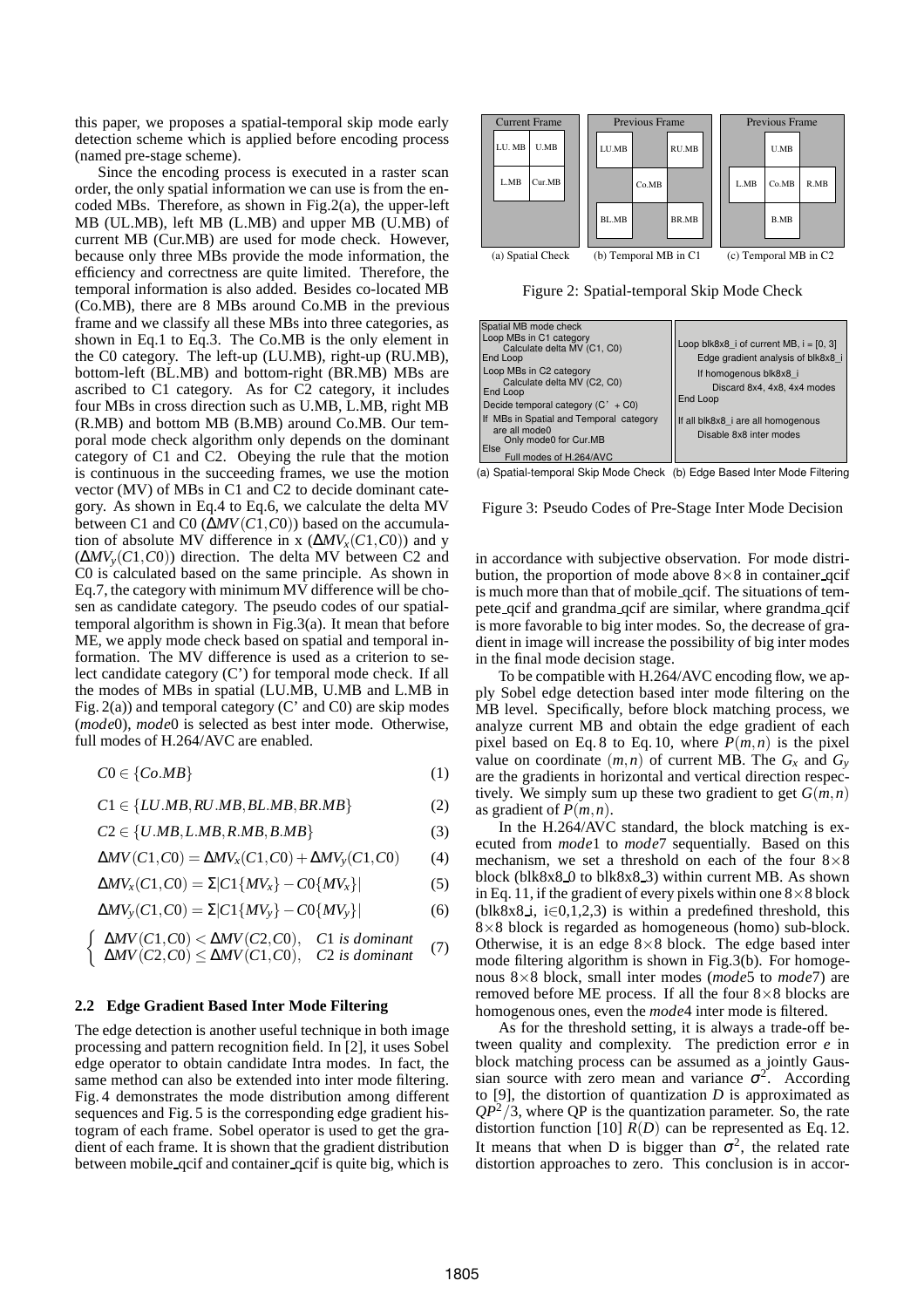

Figure 4: Inter Mode Distributions



Figure 5: Gradient Distributions of 20th Frame

dance with QP setting in H.264 encoding system. With the increase of QP, the smoothness of reconstructed frames is increased, which results in decline of image's details. The related residue is also decreased or vanished. Thus, from theoretical analysis of [9] and [10], we can simply set threshold as linear relationship with QP value. With exhaustive experiments, the *Thr G* in Eq. 11 is defined as  $4 \times QP$  to balance the quality and complexity reduction. In the following sections, the related thresholds are also set linearly with QP.

$$
G_x(m,n) = |P(m-1,n-1)+2P(m-1,n) + P(m-1,n+1)-P(m+1,n-1)
$$
\n
$$
-2P(m+1,n)-P(m+1,n+1)| \tag{8}
$$

$$
G_{y}(m,n) = |P(m-1,n-1)+2P(m,n-1) + P(m+1,n-1) - P(m-1,n+1) \qquad (9)
$$
  
-2P(m,n+1)-P(m+1,n+1)|

$$
G(m,n) = G_x(m,n) + G_y(m,n)
$$
 (10)

 $P(m,n) \subset h l l \cdot 8 n \cdot 8$ ,  $i \subset \{0,2\}$ 

$$
I(m,n) \in \text{Dirac}_{\lambda}, t \in \{0, 3\}
$$
\n
$$
\begin{cases}\nG(m,n) < \text{Thr-G}, \text{ homo blk8x8}.\text{if} \\
\text{otherwise}, \text{edge blk8x8}.\text{if}\n\end{cases}
$$
\n
$$
(11)
$$

$$
R(D) = \begin{cases} \frac{1}{2} \log \frac{\sigma^2}{D}, & 0 \le D \le \sigma^2\\ 0, & D > \sigma^2 \end{cases}
$$
(12)



Figure 6: BIP Distribution of  $16\times16$  Mode in 100 Frames

## **3. MOTION FEATURE BASED FAST INTER MODE DECISION SCHEMES**

In the pre-stage, the unpromising inter modes are filtered before ME starts. However, as mentioned above, the reduction of complexity is quite limited due to the motion feature of MB. In fact, during the ME procedure, it is also possible to skip unnecessary inter modes. The more motion information we obtained, the more we can narrow down the candidate modes.

## **3.1 MVP Accuracy and Block Overlapping Analysis**

In H.264/AVC, the block matching process starts in the motion vector predictor (MVP), which is obtained by the neighboring coded MBs. For sequence with smooth or regular motion, the prediction of start point is very accurate. Fig. 6 shows the distribution of best integer point (BIP) of  $16\times16$ mode among typical clips. The search window is divided into several layers. The layer 0 is the MVP point while layer 1 indicates the 8 points around MVP. The meaning of other layers can be traced by analogy. It is shown that large proportion of BIP are located in MVP even for foreman qcif and carphone qcif. The high accuracy in MVP also indicates that the current MB is seldom split into small blocks. Since small modes is easily to be trapped into local minimum, we only use the information of  $16\times16$  mode. As shown in Eq. 13, the motion information of  $16\times16$  mode is analyzed after it's ME search. If the MV of  $16 \times 16$  mode (*MV*  $16 \times 16$ ) is the same as its own MVP (*MVP* 16×16) and its motion cost (*mcost*) is less than  $Thr\text{ }MVP$  (20×QP), then it is regarded as big mode MB and *mode*4 to *mode*7 are discarded. For the rest MBs, whose best  $16\times16$  MVs are not MVPs, we further analyze the motion information after *mode*3's block matching. The related mode decision criterion is shown in Eq.14 to Eq.16. It means that when the MVs of block0 in *mode*2 and *mode*3  $(16\times8.0$  and  $8\times16.0$  in Fig. 1) are the same with MVs of *mode*1; and the MVs of block1 in *mode*2 and *mode*3 are only 8 pixel displacement in x or y direction. Then the previous three inter modes are overlapped each other, which indicates that current inter modes are well enough to express the motion trend. In this case, ME of *mode*5 to *mode*7 is bypassed. The *mode*4 is remained to keep the quality.

#### **3.2 Smoothness of Sum of Absolute Difference (SAD)**

The SAD value which is obtained after ME is another useful information. With approaching to the potential best point, the SAD value decreases gradually, which leads to small motion bits. On the contrary, the occurrence of big SAD value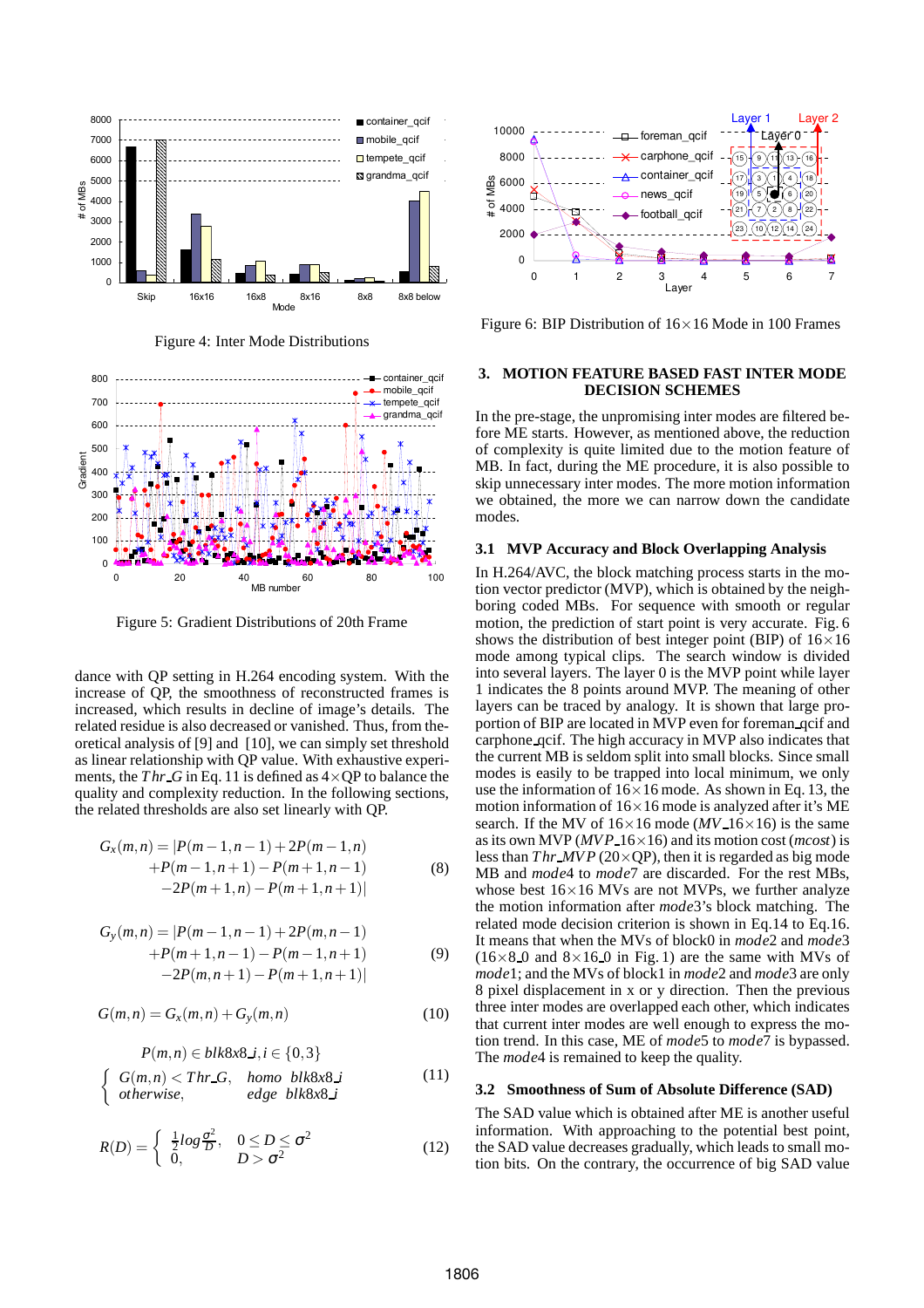can indicate the necessity of ME on further small modes, which results in split of MB. In this paper, we fully utilize SAD information to guide mode decision process. During IME on  $16\times16$  mode, the four  $8\times8$  SAD blocks is recorded, namely left-up  $8\times 8$  SAD (SAD $8\times 8$  LU), right-up  $8\times 8$  SAD  $(SAD8\times 8 \overline{RU})$ , bottom-right  $8\times 8$  SAD  $(SAD8\times 8 \overline{B}R)$ , and bottom-left one (SAD8 $\times$ 8\_BL). If Eq. 17 to Eq. 20 are all satisfied, which means that the distribution of SAD value is quite smooth. So, further process on small modes is rarely needed (*mode*5 to *mode*7 are discarded). When any of Eq. 17 to Eq. 20 is dissatisfied, we skip *mode*2, *mode*3 and directly turn to *mode*4 to *mode*7 of ME process. The *T hr SAD* is set as  $15 \times \text{QP}$  based on our experiments.

$$
\begin{cases}\nMV_16 \times 16 = MVP_16 \times 16 \\
mcost_16 \times 16 \leq Thr_MVP\n\end{cases}
$$
\n(13)

$$
MV_16 \times 16 = MV_16 \times 8.0 = MV_28 \times 16.0 \tag{14}
$$

$$
MV_{x-1}6 \times 16 = MV_{x-1}6 \times 8 = 1 = MV_{x-8}8 \times 16 = 1 - 8
$$
 (15)

$$
MV_{y-1}6 \times 16 = MV_{y-8} \times 16 = MV_{y-1}6 \times 8 = 1 - 8 \tag{16}
$$

$$
|SAD8 \times 8 \cdot LU - SAD8 \times 8 \cdot RU| < Thr \cdot SAD \tag{17}
$$

$$
|SAD8 \times 8 \_BL - SAD8 \times 8 \_BR| < Thr\_SAD \tag{18}
$$

$$
|SAD8 \times 8 \cdot LU - SAD8 \times 8 \cdot BL| < Thr \cdot SAD \tag{19}
$$

$$
|SAD8 \times 8_RU - SAD8 \times 8_R| < Thr\_SAD \tag{20}
$$

#### **3.3 Rate Distortion Cost Analysis on Big Inter Modes**

In the high complexity mode of H.264/AVC, after ME and intra prediction loop over all inter and intra modes, the rate distortion (RD) costs of each mode are checked exhaustively by minimizing the Lagrangian function, as shown in Eq. 21. The *SSD* is sum of squared difference between original source MB (*s*) and its reconstructed one (*c*). The *R* represents the rate after quantization and  $\lambda_{\text{mode}}$  is the Lagrange multiplier. It is shown that all the factors are related with *QP* and mode which is decided by inter and intra predictions. To ensure that best mode is not missed, the whole encoding process causes huge computation resources among several exhaustive loops. In our paper, the RD cost analysis is involved in the inter prediction process. Specifically, at the end of ME on *mode*1, its RD cost (*Jmode*1) is compared with average RD cost of *mode*1 MBs (*Ave Jmode*1) in the previous encoded frames. If Eq. 22 is satisfied, only *mode*0 and *mode*1 are candidate inter modes. Otherwise, we obtained the RD cost of *mode*2 (*Jmode*2) and *mode*3 (*Jmode*3) and use Eq. 23 to judge whether current inter modes are well enough. Since inter mode decision on modes below  $8\times 8$  is quite complicated, we only insert RD cost check after ME on big modes such as *mode*1 to *mode*3.

$$
J(s, c, mode | QP, \lambda_{mode}) = SSD(s, c, mode | QP) + \lambda_{mode} \times R(s, c, mode | QP)
$$
 (21)

$$
Jmodel < Ave\_Jmodel
$$
 (22)

$$
\{Jmode2, Jmode3\} < \frac{Ave\_Jmode2 + Ave\_Jmode3}{2}
$$
 (23)



Figure 7: Overall Flow Chart of Proposed Algorithm

#### **4. OVERALL ALGORITHM AND EXPERIMENTS**

The overall flow chart of our algorithm is shown in Fig. 7. The parts with bold font are original JM mode decision flow and each of our schemes described in this paper is noted with its section number in brackets. It is shown that schemes in section 2.1 and 2.2 work before ME start and the rest schemes are involved with the ME process.

The proposed algorithm is implemented in JM 11.0 software. Several QCIF and CIF clips with different features are used for simulation. We encode 200 frames with RD optimization enabled. The QP value ranges from 28 to 40 with 4 intervals. The encoding structure is IPPP under baseline profile and 1 reference frame. The search range for QCIF and CIF are  $\pm 16$  and  $\pm 24$  respectively.

The experiments and comparisons are shown in Tab. 1 and Tab. 2. We use Eq. 24 to analyze the ratio of motion estimation time (*MET*) and bit increment. The Γ*pro* is the element of proposed method (ours or others) and Γ*jm* is the related one caused by original JM full search which loops all inter modes. The Γ can be *MET* or *Bits*. As for ∆*PSNR*, it is calculated by subtraction of JM's PSNR and that of proposed one. The '+' in Tab. 2 represents PSNR gain and increment of bits. The meaning of '-' in Tab. 2 can be deduced by analogy. It is shown that our scheme is superior to [4] in terms of complexity reduction, especially clips with slow motion feature like container qcif. In case of [6], it can achieve high complexity reduction for clips such as container qcif and paris cif. However, the situation of fast motion (football qcif/cif), complex background (coastguard cif) or camera's shaking (foreman qcif/cif) will deteriorates the efficiency of this algorithm greatly. As for [8], the ∆*MET* is always large among different clips. However, the quality trade-off is also very serious. As shown in Tab. 2, besides our result, we also use bold font to mark the ∆*PSNR* which surpasses -0.1dB and ∆*Bits* which is larger than 1%. It is shown that most cases fall into [8] and the bits increment in fast motion clips (football qcif/cif) is extremely large. In our scheme, the quality loss and bits gain are always trivial while we also achieve large reduction for clips with static feature